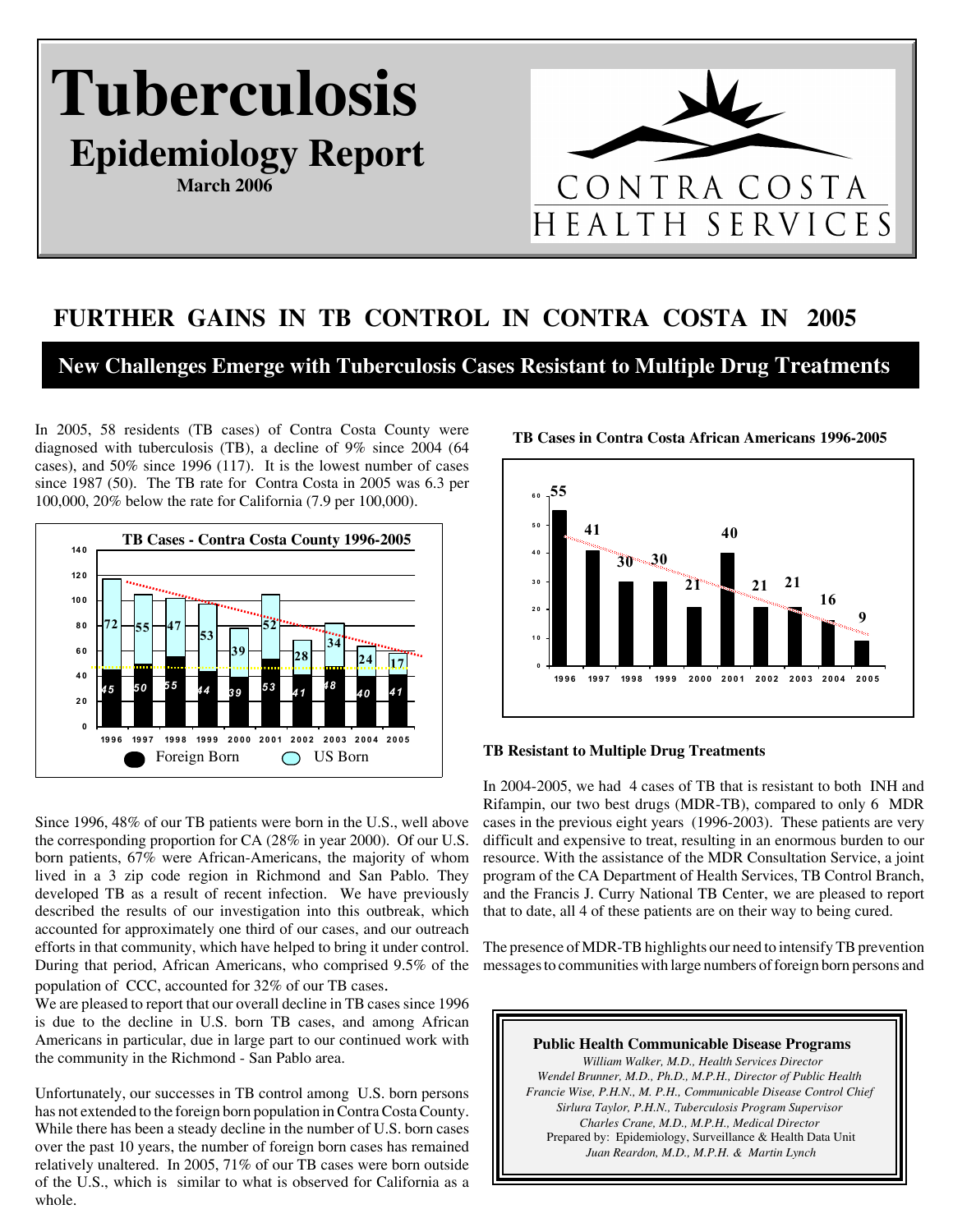to the providers who serve them.

#### **Lessons Learned from Our Experience**

The prevention of TB in foreign born persons relies on a different strategy than in U.S. born persons. In our studies of the TB outbreak in West CCC, we learned that a high proportion of patients developed TB as a result of recent exposure to an infectious patient. In many cases, that patient was either unable or unwilling to identify all of the people he or she exposed (contacts), or those contacts did not cooperate with recommended testing and treatment which could have prevented their TB. The other significant factor in the propagation of that outbreak was that in 67% of cases we reviewed, there was a delay in the diagnosis of infectious patients. In many cases, patients were not aware of TB symptoms, or of how sick they had become by the time they went to the doctor. In some cases, the diagnosis was delayed even after the patient saw a doctor. By engaging community members and their providers in our prevention messages, we were able to identify, test and treat more contacts, and to reduce diagnostic delays, resulting in the dramatic results discussed above.

#### **Preventing TB in Foreign Born Residents**

When foreign born persons get TB, it is generally the result of an asymptomatic infection acquired in their country of origin which progressed to TB disease after immigration into the U.S.

In addition to better screening protocols abroad, the most effective strategy to prevent active TB in U.S. citizens and residents who were born abroad is **targeted testing and treatment of latent TB infection (LTBI)**. With this strategy, we recommend that persons who are at risk for TB, including foreign born persons who have come to the U.S. in the past five years, should have a TB test, either as a part of their routine health care or through a special screening program. If the test is positive, a 6-9 month course of medication called INH is given to treat their LTBI before it progresses to TB disease.

The traditional method of testing for LTBI is the tuberculin skin test (TST). It does require that the patient returns after 2-3 days for the test to be read. Additionally, BCG vaccination, a TB vaccine used in most of the world, but not here in the U.S., can at times lead to inaccurate results with the TST. *(Note that in testing persons at risk for TB, BCG vaccination should be ignored in the process of administering and reading TSTs).*

### **QuantiFERON-TB Gold A New Blood Test for TB**

We are pleased to announce the availability of a new blood test for latent TB infection and active TB: QuantiFERON-TB Gold (QFT), manufactured by Cellestis, Ltd. QFT has many advantages over the tuberculin skin test (TST). It takes only one visit, and it is not affected by BCG vaccination, making it more accurate than the TST for testing foreign born persons, most of whom have had BCG. It was approved by the FDA in June, 2005, and the Centers for Disease Control and Prevention (CDC) issued guidelines for its use in December, 2005. According to these guidelines, QFT may be used as an alternative to the TST in all situations in which the TST is indicated. We recommend its use for testing foreign born persons, and in situations when reading a TST is unlikely or costly. We expect QFT to be available in our Public Health Laboratory in the near future. For further information, call us at 925-313-6740.

|                                | <b>TB</b> in 2004<br>$(n=64)$ | <b>TB</b> in 2005<br>$(n=58)$ |  |
|--------------------------------|-------------------------------|-------------------------------|--|
| Gender:                        |                               |                               |  |
| Male                           | $29(45.3\%)$                  | 33 (56.9%)                    |  |
| Female                         | 35 (54.7%)                    | $25(43.1\%)$                  |  |
| Age:                           |                               |                               |  |
| $0-4$ years                    | 0                             | 0                             |  |
| $5-14$ years                   | $1(1.6\%)$                    | 2 $(3.5\%)$                   |  |
| $15-24$ years                  | $5(7.8\%)$                    | $6(10.3\%)$                   |  |
| $25-44$ years                  | 24 (37.5%)                    | 12(20.7%)                     |  |
| 45-64 years                    | $19(29.7\%)$                  | 27 (46.6%)                    |  |
| $65 + years$                   | $15(23.4\%)$                  | $11(19.0\%)$                  |  |
| Teens (13-19 years of age)     | 3                             | 1                             |  |
| Children $<$ 13                | $\mathbf{I}$                  | $\overline{c}$                |  |
| Race/Ethnicity:                |                               |                               |  |
| White                          | $17(26.6\%)$                  | $5(8.6\%)$                    |  |
| <b>African American</b>        | $16(25.0\%)$                  | $9(15.5\%)$                   |  |
| <b>Latinos</b>                 | $9(14.0\%)$                   | $19(32.8\%)$                  |  |
| Asian/PI                       | $22(34.4\%)$                  | $25(43.1\%)$                  |  |
| <b>Country of Origin:</b>      |                               |                               |  |
| US                             | 24 (37.5%)                    | $17(29.3\%)$                  |  |
| <b>Other</b>                   | $40(62.5\%)$                  | 41 (70.7%)                    |  |
| - Philippines                  | 13                            | 16                            |  |
| - Mexico/Central/South America | 11                            | 14                            |  |
| - Vietnam/Laos/Bhutan/China    | 6                             | 5                             |  |
| - India/Indonesia              | 5                             | $\overline{2}$                |  |
| - Other                        | 5                             | $\overline{4}$                |  |
| <b>Region</b>                  |                               |                               |  |
| West                           | $25(39.1\%)$                  | 28 (48.3%)                    |  |
| 3 zip codes in Richmond-       |                               |                               |  |
| North Richmond /San Pablo      | $13(20.3\%)$                  | $17(29.3\%)$                  |  |
|                                | 12                            | 11                            |  |
| <b>Central</b>                 | $22(34.4\%)$                  | $15(25.9\%)$                  |  |
| East                           | $17(26.6\%)$                  | $15(25.9\%)$                  |  |
| <b>Risk Factor</b>             |                               |                               |  |
| <b>Any Substance Abuse</b>     | $8(12.5\%)$                   | $13(22.4\%)$                  |  |
| <b>Homeless</b>                | $4(6.3\%)$                    | 7 $(12.1\%)$                  |  |
| <b>HIV/AIDS</b>                | $5(7.8\%)$                    | $2(3.5\%)$                    |  |

# **TB SKIN TESTING**

Persons without a regular doctor or health insurance can call Contra Costa Public Health toll free at **1-877-405- 8573** to find out where to get a TB skin test. To see a doctor at Contra Costa Regional Medical Center and Clinics, call **1-800-495-8885**. A Financial Counselor will assist you in applying for financial coverage and making an appointment.

 **www.cchealth.org/groups/epidemiology/tb**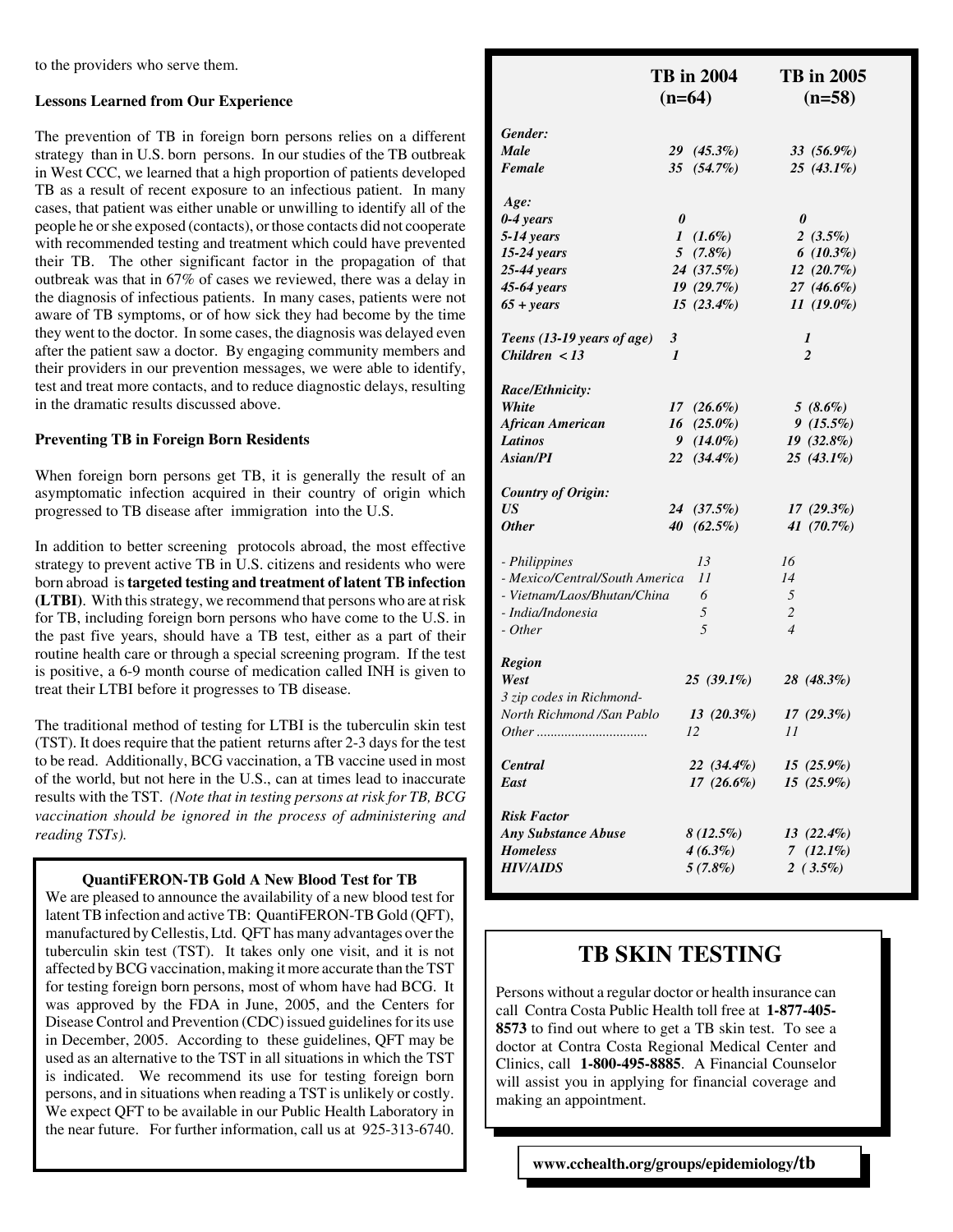## **New Challenges Emerge with Tuberculosis Cases Resistant to Multiple Drug Treatments**

#### **TB CASES 2005**

| Pulmonary Only          | 35 |
|-------------------------|----|
| Pulmonary/Non-Pulmonary | 9  |
| Non-Pulmonary Only      | 14 |

#### **Site of Disease Infectiousness Drug Resistance**

|                         |    |                         | (Pulmonary cases only $= 44$ ) |                         |          |
|-------------------------|----|-------------------------|--------------------------------|-------------------------|----------|
| Pulmonary Only          | 35 | Smear $+$ / Culture $+$ | 19                             | Fully susceptible       | 40       |
| Pulmonary/Non-Pulmonary |    | Smear -/ Culture $+$    | 14                             | <b>Resistant INH</b>    |          |
| Non-Pulmonary Only      | 14 | Culture -/ not done     |                                | Resistant INH only      | $\Omega$ |
|                         |    |                         |                                | Resistant INH & RIF     |          |
|                         |    |                         |                                | Resistant INH & Other   |          |
|                         |    |                         |                                | <b>Other Resistance</b> |          |

### **DRUG RESISTANCE IN TB CASES 1993-2005**

#### **Resistance to Isoniazid**:

Between 1993 and 2005 there were 863 culture positive cases of TB and 81 (9.4%) of these were Isoniazid resistant.

#### **Resistant only to Isoniazid**:

48 (5.6%) of the 863 culture positive cases of TB occurring between 1993 and 2005 were resistant **only** to Isoniazid. Of these 48, 20 were US born and 28 were foreign born (14 from Philippines, 11 from other Asian countries, two from Latin America, and one from Africa). The median age was 46 years of age.

### **Multiple Drug Resistance** (MDR) and **Polydrug Resistance** (PDR):

 **33** of the 863 culture positive cases were resistant either to both Isoniazid and Rifampin (n=9) (MDR) or to both Isoniazid and other drugs (n=24) (PDR)

 Of the 33 MDR/PDR, **5 (15%) were US born** and **28 (85%) were foreign born**. The MDR/PDR cases among foreign born occur at anytime after entry into the US (from 0 to 40 years later) . On the average MDR/PDR cases occurred **9 years after entry** into the US. The average age at time of diagnosis for MDR/PDR **cases is 40 years of age. 12** of the MDR/PDR cases are from the Philippines, **12** are from other Asian countries and **4** are from Latin America.

 Among the most recent 10 MDR/PDR cases (diagnosed in 2004 and 2005) 7 arrived in the U.S. within the past 5 years and half (n=5) were under 30 years of age.

**Other Drug Resistance:** Additionally there are 35 culture positive cases of TB occurring between 1993 and 2005 with resistance to one or more drugs, but susceptible to Isoniazid.

#### **TB Reporting**

CA law (i) requires that all health care providers and facilities must report patients with confirmed or suspected TB to the local health department within one working day of diagnosis. This requirement applies specifically to all patients with any of the following (ii):

- 1. Positive AFB smear, unless a nucleic acid amplification test is negative for M.Tb.
- 2. AFB culture (including preliminary results) positive for M.Tb.
- 3. Radiographic findings consistent with TB (e.g. upper lobe or cavitary lesions)
- 4. Pathologic findings consistent with TB
- 5. Clinical level of suspicion for active TB high enough to warrant the initiation of therapy
- 6. Latent TB infection (LTBI, positive TB skin test [TST], normal CXR) who are:
	- a. Under the age of 4 years
	- b. TST converter within 24 months (documentation of prior PPD required)
	- c. HIV positive

Reports should be made by completion of a Confidential Morbidity Report (CMR) and transmittal by FAX to the TB Program at (925) 313-6465. A separate reporting form is required for hospitalized patients. CA law (iii) requires that a patient with confirmed or suspected TB may not be discharged or transferred from a health care facility (except for a higher level of care) without the approval of a written Discharge Plan by the TB Program. Contact the TB Program at (925) 313-6740 for CMR and other forms, or for further information on TB reporting and discharges. *(i)CCR Title 17, Section 2500*

*(ii)CDHS/CTCA Joint Guidelines for Reporting TB in CA (available at http://ctca.org) (iii)H&S Code, Section 121361*